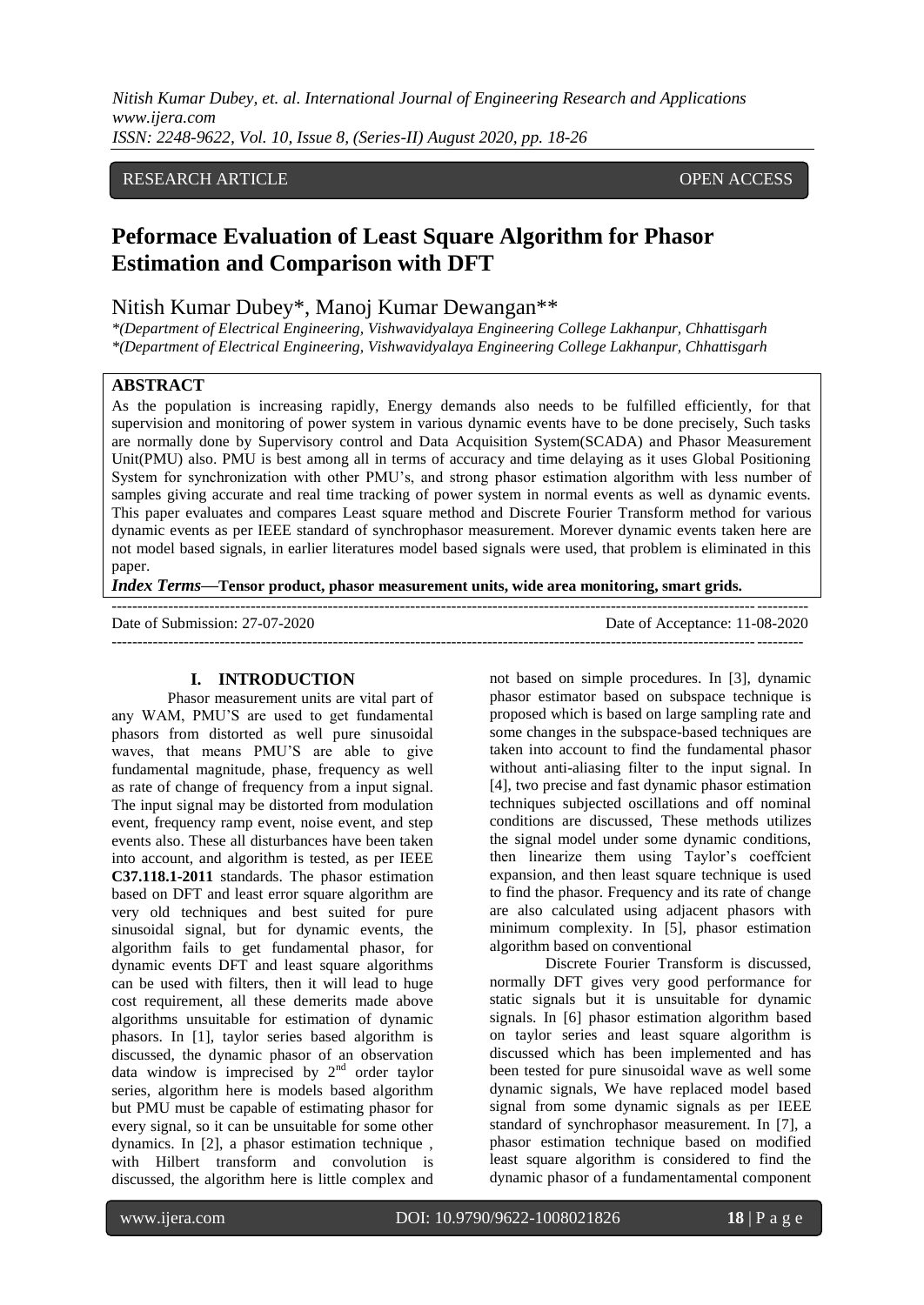*Nitish Kumar Dubey, et. al. International Journal of Engineering Research and Applications www.ijera.com*

*ISSN: 2248-9622, Vol. 10, Issue 8, (Series-II) August 2020, pp. 18-26*

of frequency with time-changing amplitude. The fault current is supposed to be the mixture of a decaying dc offset, decaying fundamental frequency component and harmonic having constant amplitude. the decaying dc offset exponential function and fundamental frequency component are changed by Taylor series and coefficients. Then, the Least Square method is utilized to find the time constants and magnitudes of decaying components. In [8], DFT is used, a fault current is taken into account as it contains decaying dc component, normally DFT has inaccuracy in phasor estimation. The algorithm can be implemented in four steps- Generation of auxiliary signal by high frequency modulation of fault then DFT of summation of auxiliary signal and fault current is found out. There are some more literatures also[9-11] to estimate phasors for dynamic conditions, There are significant differences among them. The above discussed literatures have many advantages and disadvantages too, all of them have different performances for different test signals. The main problem while implementing the algorithm, the algorithm must have simple procedures for implementations. The above discussed algorithms contains complex and large equations, The paper has following sections- Section II describes modified least square algorithm. Section III describes simulation results for various dynamic signals. Section IV contains conclusion of the work.

### **II. METHODOLOGY Phasor Estimation by DFT**

The commonly used method for phasor estimation is the DFT. DFT is a digital filter that can extract the phasor of the frequency components inside the input signal. For realtime DFT, it is always desirable to compute the phasor with lower samples per cycle, which is usually 24 sample per cycle in power system. In power system, DFT is implemented using rectangular window . It is tuned to work under known frequency and has no leakage effect for the signal of that frequency or integer multiples of it. Since the exact grid frequency is non-stationary and often unknown due to continuous disturbances, the leakage effect of DFT could be dominant at off-nominal frequency conditions. Therefore, DFT has to be tuned to the system frequency such that holds true all the time[4].

Consider a sinusoidal input signal of frequency , given by

 $x(t) = X\sin(w_0 t + \varphi)$ <br>(1)

Assume that is sampled times per cycle such that  $T_o = N^*T_s$ . Then,

$$
x(t) = X\sin(\frac{2\pi k}{N} + \varphi)
$$
  
(2)

and  $f_s = Nf_0$ . In the transform domain, transformed components are separated by . Thus, choice  $m = 1$  corresponds to extracting the fundamental frequency component. The Discrete Fourier Transform of contains the fundamental frequency component given by

$$
X_1 = \frac{2}{N} \sum_{k=0}^{N-1} x_k e^{-j\frac{2\pi k}{N}}
$$
  
\n
$$
X_1 = \frac{2}{N} \sum_{k=0}^{N-1} x_k \cos(\frac{2\pi k}{N}) - j\frac{2}{N} \sum_{k=0}^{N-1} x_k \sin(\frac{2\pi k}{N})
$$
  
\n
$$
X_1 = X_c - jX_S
$$
  
\n(3)

Above equations $(2)$ , $(3)$ , $(4)$  in [4], where in equation

(4)

 $X_1$  is the calculated phasor; N is the total number of samples in one cycleand  $X_k$  is the  $k_{th}$  sample of waveform.And in equation (5) phase is given by  $\varphi = \tan^{-1}(\frac{X_S}{r})$  $\frac{\Delta S}{X_C}$ (4)

Equation(5) in[4] Where in equation  $(6)$  $X_S$  is imaginary part of FFT of  $X_1$  and  $X_C$  is real part of  $X_1$  As the phasor representation is only possible for a pure sinusoid. In practice a waveform is often corrupted with other signals of different frequencies. It then becomes necessary to extract a single frequency component of the signal and then represent it by a phasor. Extracting a single frequency component is often done with a "Fourier transform" calculation. In sampled data systems, this becomes the "discrete Fourier transform" (DFT) or the "fast fourier transform" (FFT). It is only possible to consider a portion of time span over which the phasor representation is considered. This time span, also known as the "data window", is very important in phasor estimation of practical waveforms.

## **Phasor Estimation by Least square algorithm**

Consider a single phase voltage signal corrupted by Gaussian noise  $\varepsilon(t)$ 

 $x(t) = X_m \cos(wt + \varphi) + \varepsilon(t)$ (5)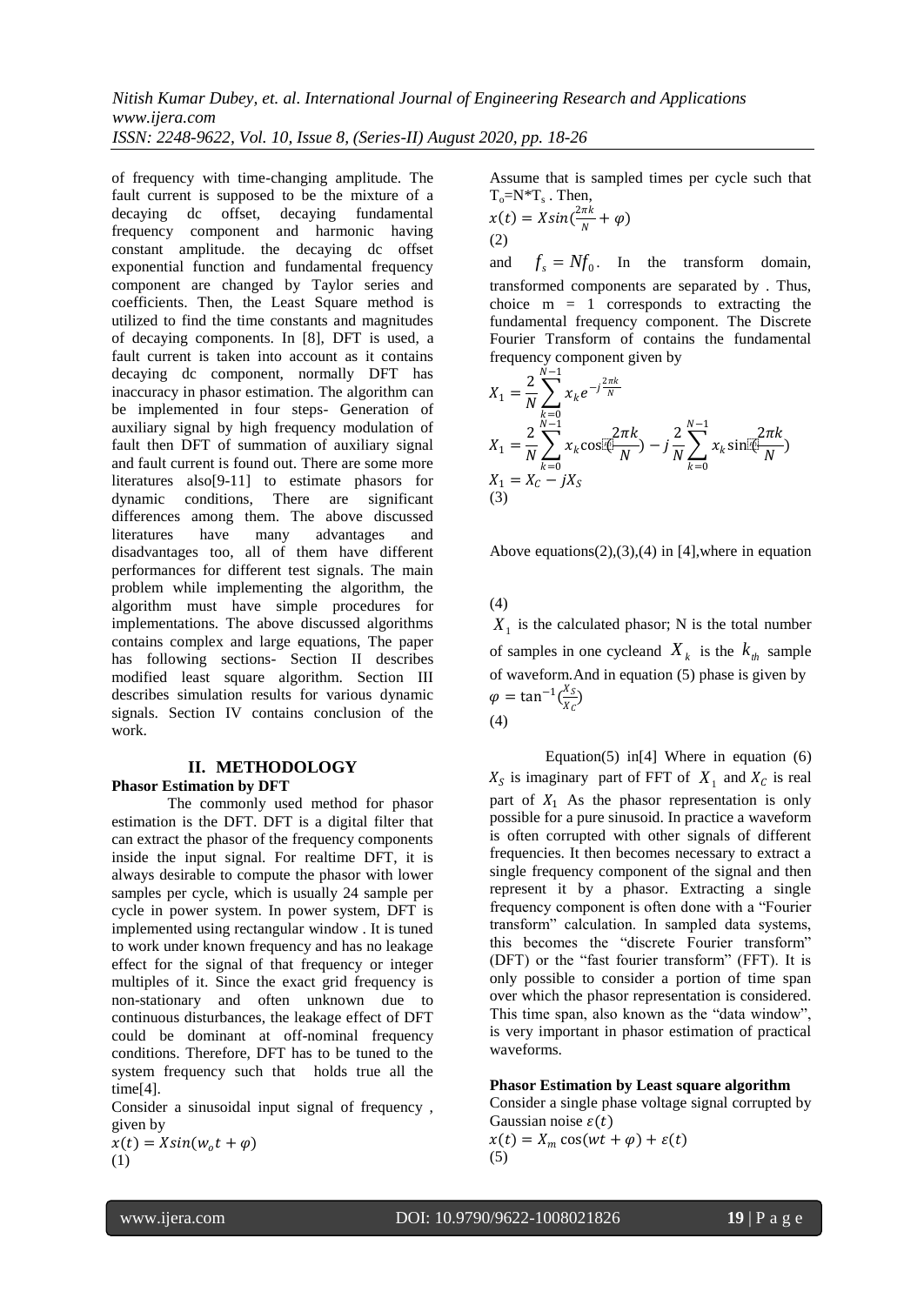*ISSN: 2248-9622, Vol. 10, Issue 8, (Series-II) August 2020, pp. 18-26*

And  $x(t)$  is uniformly sampled at N times per cycle of the signal to obtain:

$$
x_n = X_m \cos\left(\frac{2\pi n}{N} + \varphi\right) + \varepsilon_n
$$
  
(6)

Where Xm is the peak voltage magnitude and is the nominal frequency in radians,  $\varphi$  is the phase angle

and  $\varepsilon_n$  is a zero mean Gaussian noise Now phasor of the signal is:

 $X=\frac{X_m}{2}$  $\frac{2}{2}e^{j\varphi} = X_r + X_i$  $X_n = X_m \cos(\varphi) \cos(n\theta) - X_m \sin(\varphi) \sin(\varphi)$ Where  $\theta = \frac{2\pi}{N}$ Hence  $X_n^N = X_r \cos(n\theta) - X_i \sin(\theta)$ (7)

The unknown phasor can be estimate from the sampled data using data window of M samples[

$$
\begin{bmatrix} x_0 \\ x_1 \\ x_2 \\ \vdots \\ x_{M-1} \end{bmatrix} = \begin{bmatrix} \cos(0) & \sin(0) \\ \cos(\theta) & \sin(\theta) \\ \cos(2\theta) & \sin(2\theta) \\ \vdots & \vdots \\ \cos((M-1)\theta) & \sin((M-1)\theta) \end{bmatrix} \begin{bmatrix} \varepsilon_0 \\ \varepsilon_1 \\ \varepsilon_2 \\ \vdots \\ \varepsilon_{M-1} \end{bmatrix}
$$

In matrix notation

#### **Signals taken for testing with their equations**

 $[x] = [B][X] + [\varepsilon]$  (9)

the matrix  $[X]$  composed of the unknown variables, can be determined by using the least square technique as follows:

$$
X = \left[\frac{1}{[B]^T[B]}\right][B]^T[x]
$$
  
(10)

Above equations (6),(7),(8),(9),(10),(11) in[5]

Finally the dynamic phasor of the fundamental frequency component can be obtained as follows:  $X = X_1 + jX_2$ 

X gives fundamental phasor and  $X_1, X_2$  are real and imaginary parts of fundamental phasor Here

phase angle 
$$
\varphi = \tan^{-1}(\frac{X_2}{X_1})
$$
 and magnitude M=

2  $X_1^2 + X_2^2$  Unlike discrete Fourier transform one of the advantage of the least square technique is that it can be used for calculating phasors from fractional cycle data window which are often used in developing high speed relaying applications. If M samples are used for estimating phasor of sinusoid input signal sampled at rate of N samples per cycle such that M is less than N then does not forms a simple matrix and thereby increasing the computational burden.

| <b>Signals</b>           | <b>Equations</b>                                                                               |
|--------------------------|------------------------------------------------------------------------------------------------|
| Sine wave                | $x(t) = A_m sin(2\pi ft + \theta)$                                                             |
| <b>Step change event</b> | $x(t) = A_m(1 + K_{xs}U_1(t))sin(2\pi ft + K_{as}U_1(t) + \theta)$                             |
| Frequency ramp event     | $x(t) = A_m sin(2\pi ft + \pi R_f t^2 + \theta)$                                               |
| <b>Modulation event</b>  | $x(t) = A_m(1 + K_{xm}sin(2\pi f_m t + \theta))sin(2\pi f t + K_{am}sin(2\pi f_m t) + \theta)$ |
| Noise event              | $x(t) = A_m \sin(2\pi f t + \theta) + N$                                                       |

 $\overline{\phantom{a}}$  $\overline{\phantom{a}}$  $\overline{\phantom{a}}$  $\overline{\phantom{a}}$  $\overline{\phantom{a}}$  $\overline{\phantom{a}}$  $\overline{\phantom{a}}$  $\overline{\phantom{a}}$  $\overline{\phantom{a}}$  $\overline{\phantom{a}}$  $\overline{\phantom{a}}$ 

In the above equations

 $x(t)$ =input signal  $A_m$ =peak magnitude of the signal  $\theta$ =phase angle f=fundamental frequency t=time  $K_{xm}$ =modulation index  $K_{am}$ =phase sensitivity  $f_m$ =modulation frequency  $R_f$ =frequency ramp rate  $K_{xs}$ =magnitude step size  $K_{as}$ =phase step size  $U_1(t)$ =unit step signal  $N$ =Gaussian noise present in the signal

## **Specifications used in test signals**

| Parameter                | <b>Notation</b> | <b>Specifications</b> |
|--------------------------|-----------------|-----------------------|
| Nominal magnitude        | $A_m$           | 230 volts             |
| <b>Nominal frequency</b> |                 | 50Hz                  |
| <b>Phase angle</b>       | н               | 30 Degree             |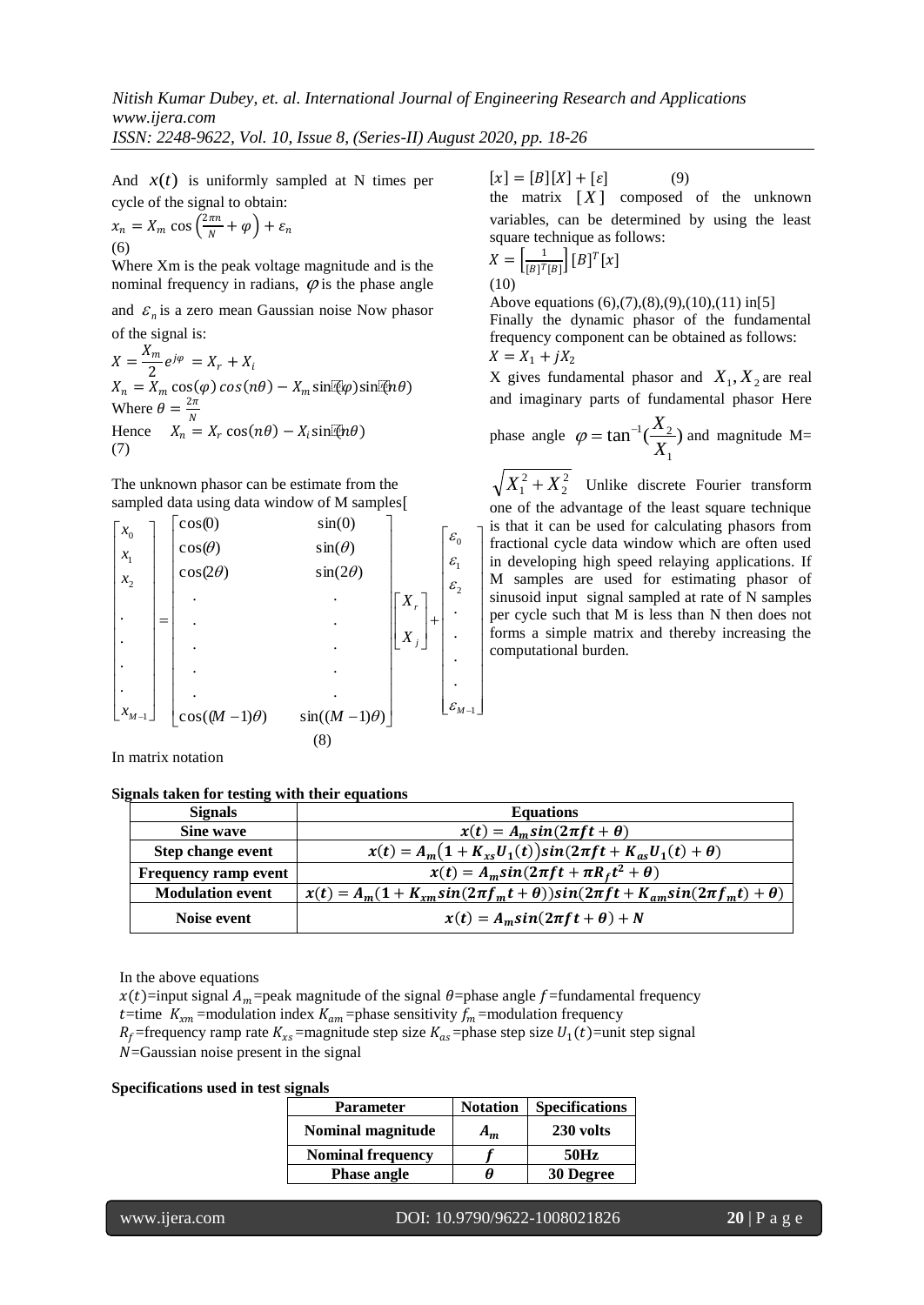*Nitish Kumar Dubey, et. al. International Journal of Engineering Research and Applications www.ijera.com*

| <b>Phase angle sensitivity</b> | $K_{\it am}$ | 0.1                                                   |
|--------------------------------|--------------|-------------------------------------------------------|
| <b>Harmonic level</b>          |              | $3^{\text{rd}}$ , $5^{\text{th}}$ and $7^{\text{th}}$ |
| <b>Modulation frequency</b>    | $\mathbf{m}$ | $0.2$ to $2$ Hz                                       |
| <b>Step change size</b>        | $x_{xs}$     | 0.1                                                   |
| Phase step size                | $K_{as}$     | 0.1                                                   |
| Noise                          |              |                                                       |

*ISSN: 2248-9622, Vol. 10, Issue 8, (Series-II) August 2020, pp. 18-26*

## **SECTION III – SIMULATION RESULTS**

The results of Discrete fourier transform and Least square algorithm have been obtained for different test signal and both the algorithms have been compared:

## **For pure sinusoidal wave:**



Fig. 4: Pure sine wave as input.



Fig. 5: Cyclic representation of fig.4.

#### **Comparison of two algorithms** 30 <u>rison of tw</u>



**Table.1:** Comparsion of two algorithms for pure sine wave.

Both the algorithms have been tested for pure sine waves and we can observe For pure sine wave DFT has more oscillations in phase and magnitudes have approximately same waveshapes but LSA has less total vector error. **For Sinusoidal wave with 3rdharmonic:**



Fig. 6: Sine wave with 3<sup>rd</sup> harmonic as input . Fig. 7: Cyclic representation of fig. 6.

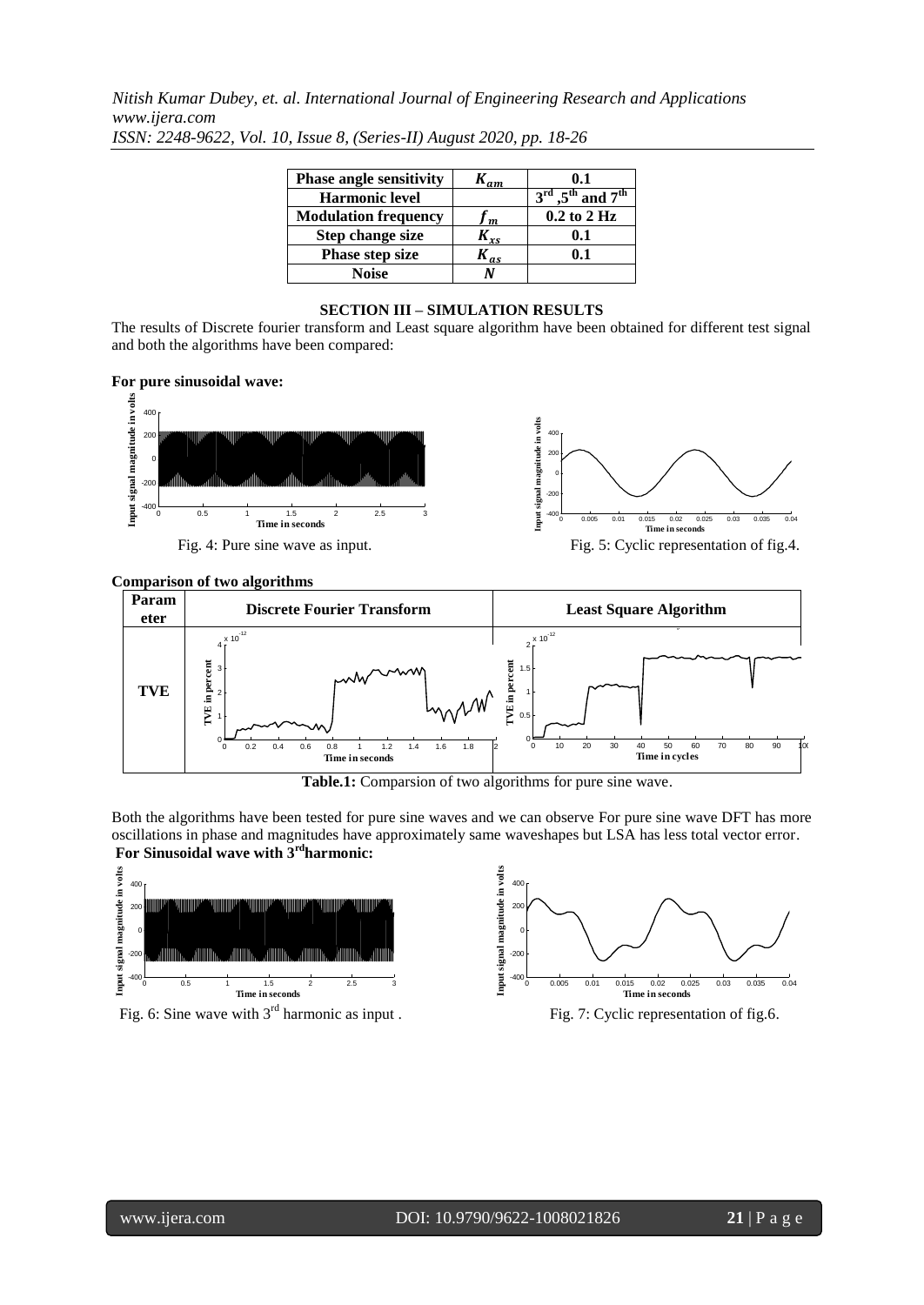*Nitish Kumar Dubey, et. al. International Journal of Engineering Research and Applications*  230 *www.ijera.com ISSN: 2248-9622, Vol. 10, Issue 8, (Series-II) August 2020, pp. 18-26* 230 i, 2248 0622 Vol. 10 Issue 8 (Series II) August 2020 *mc*<br>1.c<br>00<br>00

## Comparison of two algorithms



Table.2: Comparison of two algorithms for sine wave with  $3<sup>rd</sup>$  harmonic.

On testing both the algorithms for sine wave with  $3<sup>rd</sup>$  harmonic ,we can see DFT has more oscillations in estimated magnitude and phase and LSA has less total vector error.

## **For Sinusoidal wave with 5th harmonic:**







Table.3: Comparion of two algorithms for sine wave with  $5<sup>th</sup>$ harmonic.

Here also we can say that for sine wave with  $5<sup>th</sup>$  harmonic LSA performs better than DFT.



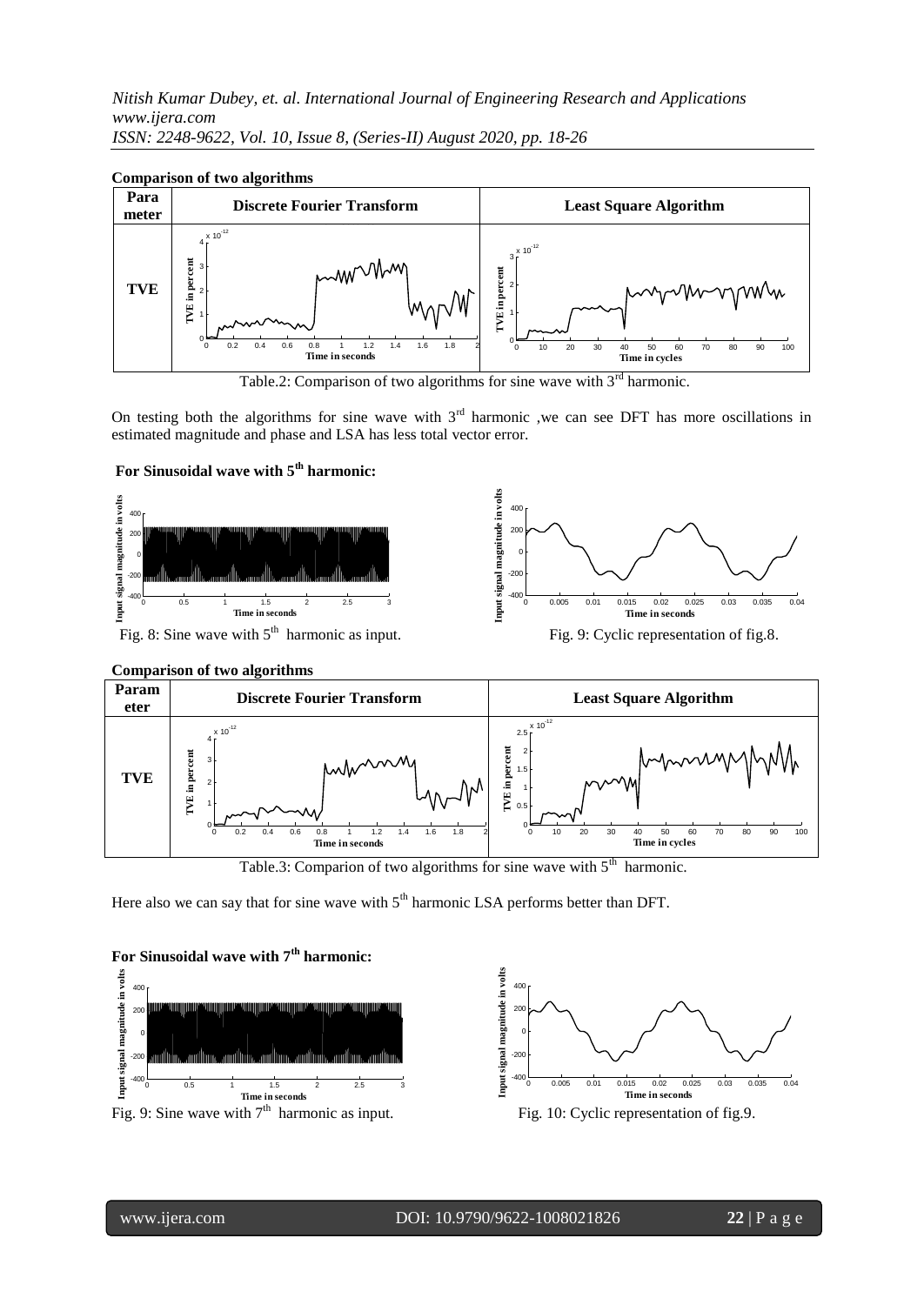*Nitish Kumar Dubey, et. al. International Journal of Engineering Research and Applications*  400 230 *www.ijera.com* 230 *ISSN: 2248-9622, Vol. 10, Issue 8, (Series-II) August 2020, pp. 18-26* 230 *ma*<br>a.c<br>48<br>on  $\overline{a}$ *h 1<br>).ij<br><u>V: 2</u><br>pa*<br>r  $\mathbf{r}$  **Estimated magnitude in volts**



### Comparison of two algorithms



As we can see that DFT has more oscillations for estimated magnitude and phase as compared to LSA and LSA has less TVE error as compared to DFT.

# **For Sinusoidal wave with harmonics ( 3rd to 7th ):**





harmonic as input. Fig. 12: Cyclic representation of fig.11.



Table.5: Comparion of two algorithms for sine wave with  $3<sup>rd</sup>$  to  $7<sup>th</sup>$ harmonic

If sine wave is tested for  $3<sup>rd</sup>$  to  $7<sup>th</sup>$  harmonic we can see we are getting similar performances but for LSA total vector error is less.

## **For Sinusoidal wave with modulation event fm = 2 Hz modulation index = 0.1**

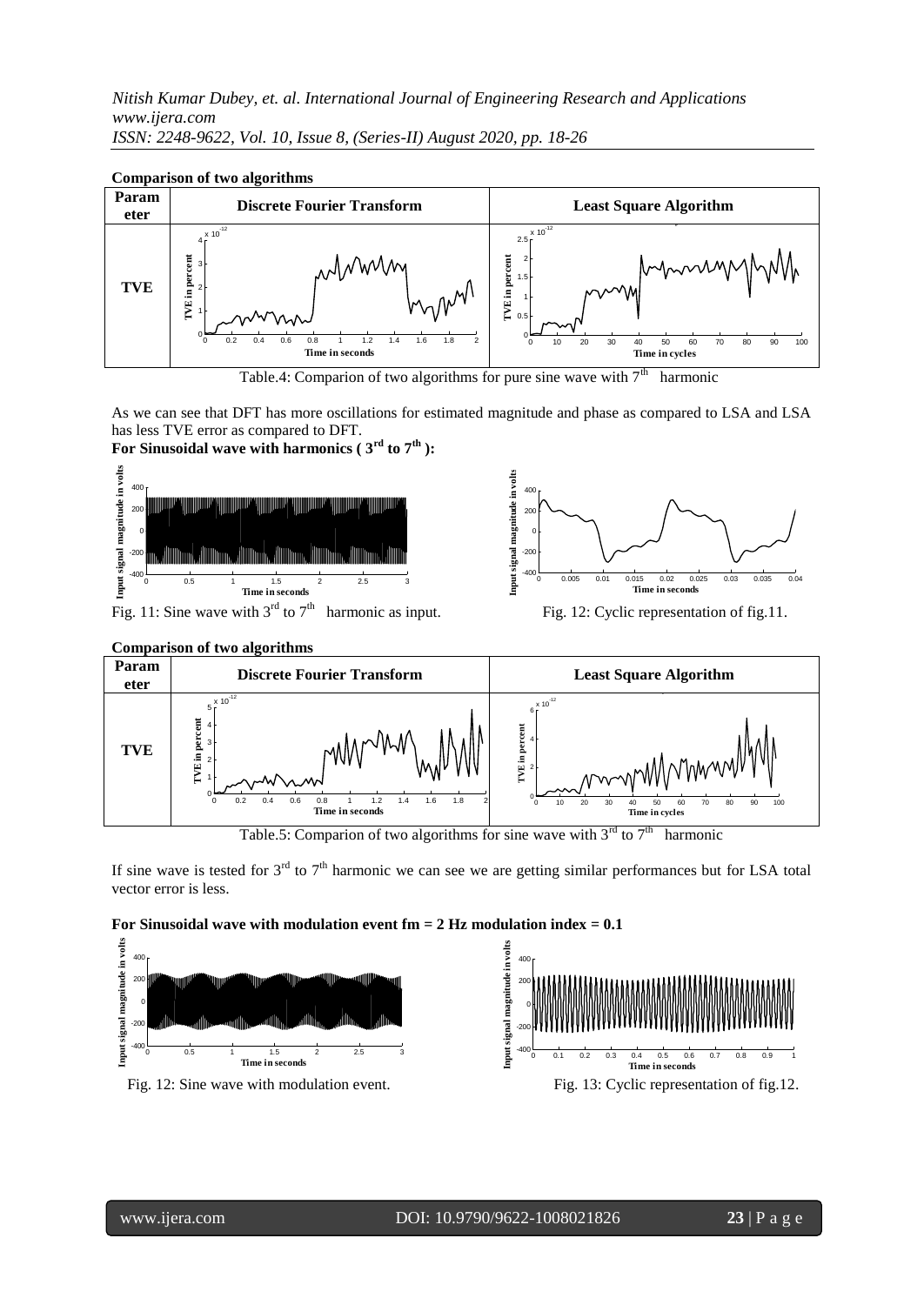Nitish Kumar Dubey, et. al. International Journal of Engineering Research and Applications *www.ijera.com* 260 *ISSN: 2248-9622, Vol. 10, Issue 8, (Series-II) August 2020, pp. 18-26* 240 200 240 na<br>.cc<br><u>8-9</u><br>.n *In K<br>ije<br>2*<br>**par**<br>**e nee**<br>0, <u>I</u>



## Comparison of two algorithms

7

Modualation event is tested here with modulation index=0.1 and modulation frequency as 2Hz,modulation frequency lies between 0.2 Hz to 2 Hz.

For modulation event also the algorithms have similar performances and is limited to 3% according to IEEE standards.

## **For Sinusoidal wave with random noise event With random noise of 12 magnitude**





**Comparison of two algorithms** 30 1 L V

Table.7: Comparion of two algorithms for sine with random noise.

On compairing both the algorithms for noise event with mahnitude of 12, we can observe LSA is performing better than DFT and both the algoritms are TVE with respect to IEEE standard.

#### **For Sinusoidal wave with frequency ramp rate event:**

Rf=ramp constant (Rf=1 for 0.2 sec to 1 sec) (Rf=-1 for 1.2 sec to 1.5 sec) Input signal magnitude in volts **Input signal magnitude in volts Input signal magnitude in volts** 400 400 г  $\overline{a}$ **20** 200 -ਰ 230 0 0  $\overline{z}$  $-200$  $-20$ 226 -400  $-400 -$ 224 0.2 0.4 0.6 0.8 1 1.2 1.4 **Time in seconds** 0 0.5 1 1.5 2 2.5 3 0 0.2 0.4 0.6 0.8 1 1.2 1.4 1.6 1.8 2 **Time in seconds Time in seconds** Fig. 16: Sine wave with random noise. Fig. 17: Cyclic representation of fig. 16. **Phase** 150

Table.6: Comparion of two algorithms for sine with modulation event.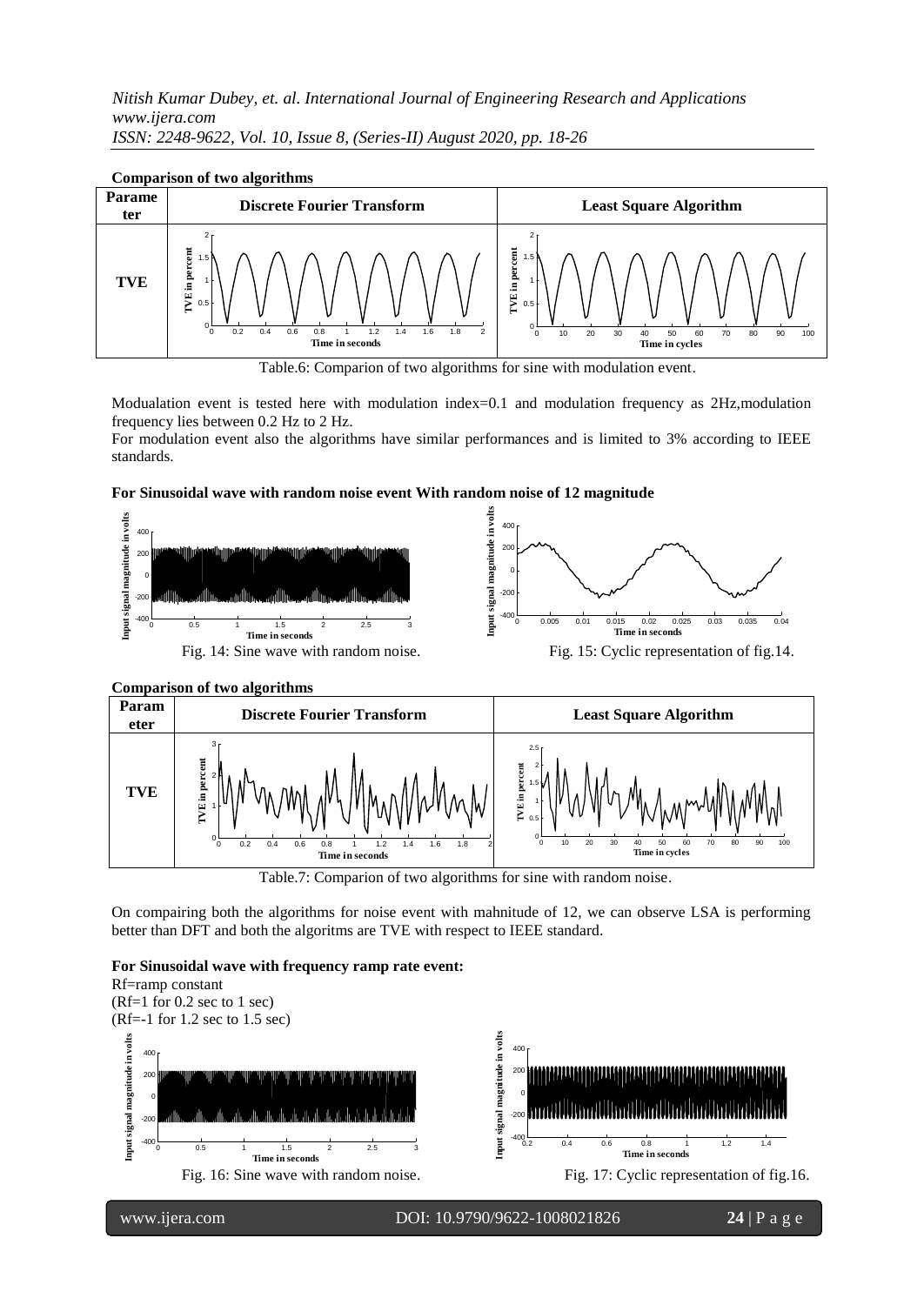Nitish Kumar Dubey, et. al. International Journal of Engineering Research and Applications *www.ijera.com* 232 *ISSN: 2248-9622, Vol. 10, Issue 8, (Series-II) August 2020, pp. 18-26* 230 *est*<br> *Est*<br> **Est**<br> **Est**<br> **Est**<br> **Est** *In K*<br>*ije*<br>2 **2 pan**<br>me **ne**<br>0, 1

#### Parame **ter Discrete Fourier Transform Least Square Algorithm TVE** 0.2 0.4 0.6 0.8 1 1.2 1.4 0 0.2 0.4 0.6 0.8 1 1.2 1.4 1.6 1.8 2  $0 \overline{0}$ . 1 F 1.5 2 F 2.5 **Time in seconds TVE in percent** 0 0.2 0.4 0.6 0.8 1 1.2 1.4 1.6 1.8 2 **Least Square Algorithm** 0 10 20 30 40 50 60 70 80  $0 0.5$ 1 F 1.5 **Time in cycles TVE in percent**  $0$  0.2 0.4 0.6 0.8 1 1.2 1.4 1.6 1.  $\mathbf{I}$ 50 100 150 200 **Time Phase in degree**

230



—<br>—

Here after applying frequency ramp event the phase angle rapidly changes. For 0.2 seconds to 1 seconds positive change is taken and for 1.2 to 1.5 seconds negative change is taken After compairing the algortithms for ramp change event we can say that both the algorithms have same performances for magnitude and phase detection in case of DFT total vector error changes rapidly.

## **For Sinusoidal wave with step change event:**

(step wave applied for 0.6 sec to 1.6 sec) input signal magnitude in volts **Input signal magnitude in volts** 400 г 200 0  $20$  $\begin{bmatrix} 1 \end{bmatrix}$ <br> **Fig**<br>  $\begin{bmatrix} 1 \end{bmatrix}$ 400 -400 0 0.5 1 1.5 2 2.5 3  $\overline{a}$ **Time in seconds**





Fig. 18: Sine wave with step event . Fig. 19: Cyclic representation of fig. 16.

#### **Comparison of two algorithms** rison of **1**



Table.9: Comparion of two algorithms for sine with step change event.

After compairing the algortithms for step change event from 0.6 sec to 1.6 sec we can say that both the algorithms have same performances.

## **III. CONCLUSIONS**

Discrete fourier transform algorithm and Least square algorithm for phasor estimation have been successfully developed and compared with each other, It can be seen from the ouput plots that algorithms are meeting IEEE standards as for dynamic events it is mainting 3% total vector error

## **REFERENCES**

- [1] A. G. Phadke, J.S. Thorp, "*Synchronized Phasor Measurement and Their Applications"*, Newyork: Springer, 2008.
- [2] Mourari Mohan Saha, Jan Izykowski, Eugeniusz Rosolowsky, "*Fault Location on Power Networks"*, Springer, 2010
- [3] Dr. Shaila D. Apte, "*Digital Signal Processing" ,*Wiley India Pvt. Ltd., 2009.
- [4] Mansi Vats, Sangeeta Kamboj "Phasor and frequency estimation in phasor measurement unit using least square technique ", International Journal of Advance Research in

Table.8: Comparion of two algorithms for sine with ramp event.